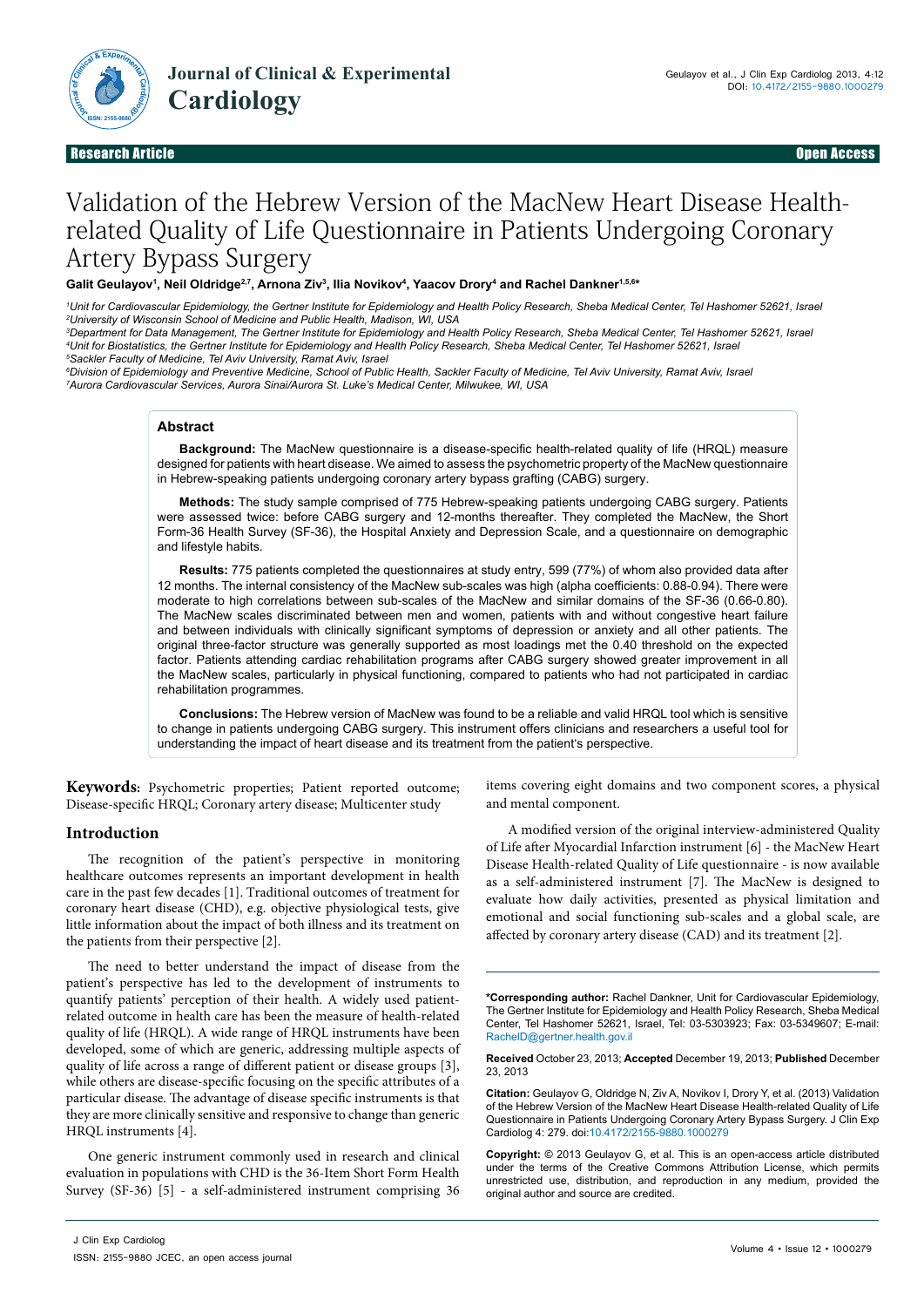The present study aims to assess the psychometric property of the Hebrew version of the MacNew scale in 775 patients undergoing coronary artery bypass grafting (CABG) surgery. Previous studies using the MacNew scale have included individuals undergoing CABG surgery among other patients [8-10] but did not focus on assessing its psychometric properties.

# **Methods**

## **Study design**

This study is ancillary to a multicenter prospective study conducted in five cardiothoracic departments across Israel in 2004-2006. The primary study is described in detail elsewhere [11]. In summary, it aimed to assess the effect of an educational intervention on participation rate in cardiac rehabilitation (CR) programmes of patients after coronary artery bypass grafting (CABG) surgery and to assess the effect of CR participation on clinical and psychological outcomes as well as quality of life one year after surgery. The primary study included an intervention designed to improve uptake of CR and a control arm. In both arms, we approached consecutive patients scheduled for CABG surgery. Patients who signed informed consent were interviewed before surgery (baseline) and one-year post surgery (follow-up). The interviews were carried out by trained research interviewers.

We excluded patients from the primary study if they had severe comorbidities for which CR was contra-indicated [e.g. congestive heart failure (CHF) stage IV]; institutionalized patients; and patients with severe cognitive impairment (e.g. general stroke with severe disability); patients who did not understand any of the study languages: Hebrew, English, Russian, and Arabic; and patients with poor accessibility to a CR facility, i.e., residing farther than 30 km from a rehabilitation centre. For standardization, we interviewed all patients during their pre-surgery hospitalization. Patients who could not be interviewed prior to surgery (e.g. due to emergency operation) were not included since their mental or cognitive state could have been affected by general anaesthesia or CABG surgery.

The study obtained approval from the Institutional Review Board (IRB) of the Sheba Medical Center (number 2374).

## **Participants**

Of the 2811 patients scheduled for CABG surgery in the five cardiothoracic wards, 1548 patients were eligible to participate of whom 1024 (66%) were enrolled in the primary study. Of these 1024 patients, 775 (76%) Hebrew-speaking patients participated in the present study and their data from the interview before CABG surgery were used for validation of the MacNew scale. The data of 599 patients who completed the MacNew at baseline and follow-up were used in some analyses as described below.

#### **Measures**

Participants completed a sociodemographic questionnaire, the MacNew, the SF-36, and the Hospital Anxiety and Depression Scale (HADS) [12] at baseline; physical activity level was determined from the following question: "Do you engage in sport or physical activity regularly?" Overall, 599 patients completed the questionnaires a second time at follow-up. Data from the second assessment were used to examine responsiveness of these scales (see analytical strategy below).

[A] Information on sociodemographic factors including age, gender, marital status, level of education, employment status, income level (categorized in relation to the national average household income), and religiosity (conventionally divided into four broad categories in the Israeli Jewish population: secular Jews, religious practicing Jews, traditional Jews, and others), lifestyle and behavioral parameters (e.g. tobacco use), and data on co-morbidities were collected through a faceto-face interview.

Page 2 of 6

Clinical data and CHF status were determined from the patient's medical chart. Patients who had a diagnosis of CHF in their letter of discharge from hospital following surgery or had an ejection fraction as recorded in an echocardiogram test of <35% or both were classified as having CHF. BMI calculation was based on height and weight as measured during the interview before surgery.

[B] The MacNew is a self-administered heart disease HRQL questionnaire consisting of 27 items which fall into three domains: physical limitations (13 items), emotional function (14 items), and social function (13 items) sub-scale making up a global scale. The time frame for the MacNew is the previous two weeks. Each of the items is rated on a 7-point scale, from 1 (poor HRQL) to 7 (good HRQL). For each domain, a score is calculated as the mean score of the items comprising this domain. Missing responses do not contribute to the score and item 27, ,sexual intercourse', may be excluded without altering the domain score as each domain score is calculated as the mean of the responses in that domain. If more than 50% of the items for a domain are missing, the score for that domain is not calculated. The instrument also has a global HRQL score, which can be calculated as the mean over all scored items [2].

The MacNew scale has been validated in many languages [13-15] and among heart disease patient groups [7,16,17]. The MacNew was translated into Hebrew using recommended forward and backward translation for linguistic equivalence [18].

[C] The SF-36 [5] is a generic self-administered HRQL questionnaire that consists of 36 items. It includes eight sub-scales: physical functioning, role physical, bodily pain, vitality, general health, mental health, role emotional and social functioning which converges into two summary measures, a physical component and a mental component measure. The Hebrew version of the SF-36 demonstrated good reliability and validity in previous research [19]. The SF-36 is used here as the 'gold standard' instrument against which the MacNew scale is validated.

[D] The HADS [12] consists of 14 items, 7 measuring symptoms of anxiety and 7 measuring symptoms of depression. The score of each sub-scale can range from 0-21 where higher score indicates higher symptoms of depression. A score of 8 or above on the depression and anxiety sub-scales is considered to be of clinical importance and may indicate possible depressive or anxiety disorder, respectively [12].

#### **Statistical analysis**

We used frequencies, means and standard deviations (SD) to describe the clinical, sociodemographic and behavioral characteristics.

Internal consistency was assessed by Cronbach's alpha coefficient. To examine construct validity, we carried out a principal component analysis (PCA) with varimax rotation to assess how the scale fits into a three-factor solution as observed for the original Englishlanguage version. To assess convergent validity, we examined the correlations between the MacNew Global and domain scores and the SF-36 components scores. Discriminant validity was assessed using independent group t-test or Fisher exact test, depending on the type of a variable, to examine differences in mean score on the MacNew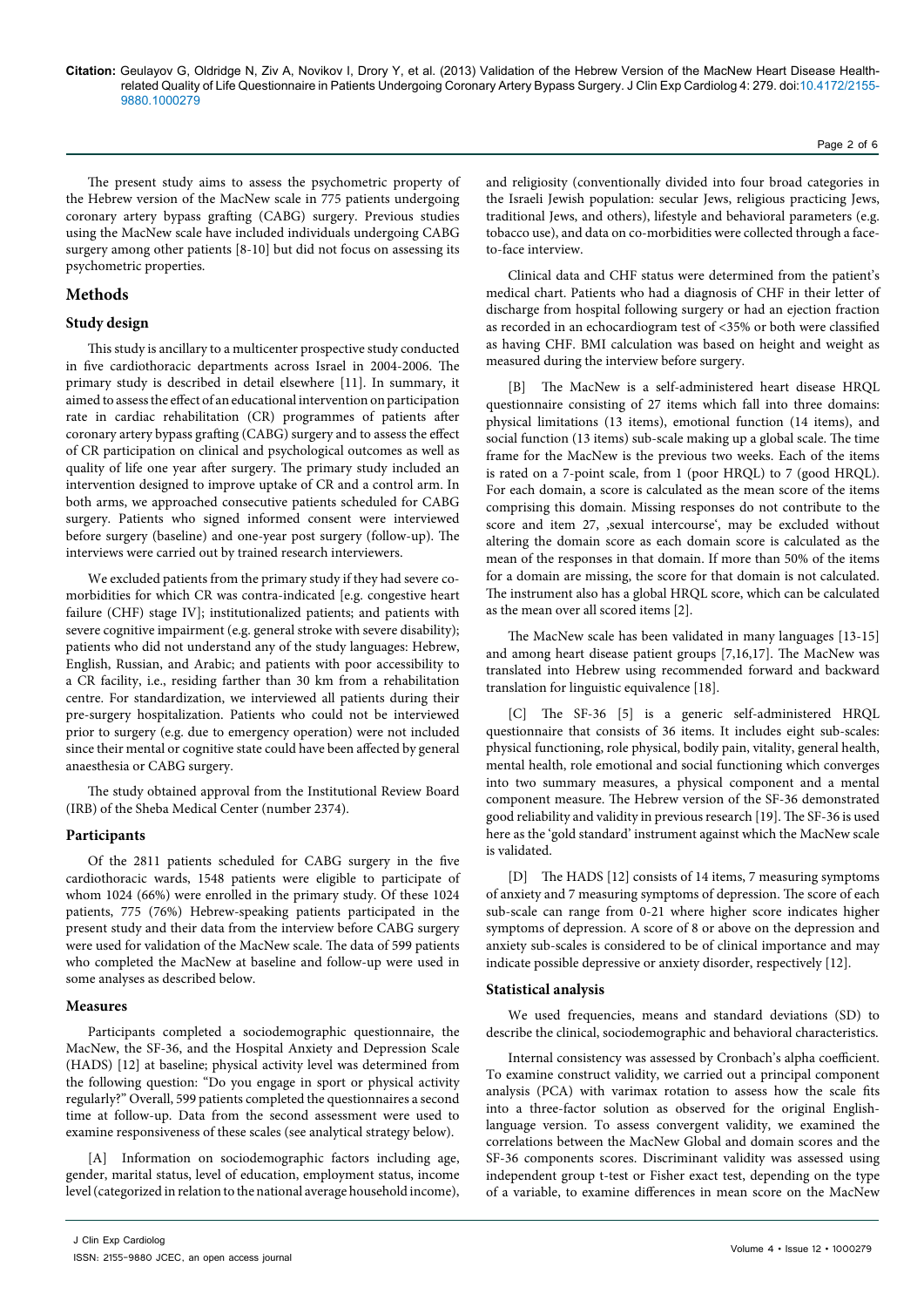between: (a) patients undergoing CABG surgery with CHF (with and without valve replacement) and all other patients, men and women; (b) patients with clinically significant symptoms of depression versus all others; (c) patients with clinically significant anxiety symptoms versus all others. In addition, we presented the effect size estimations because, in contrast with t-test or Fisher exact test, the effect size does not depend on the sample size.

To assess responsiveness i.e. the instrument's ability to detect change, we assessed change in mean score over time on the MacNew sub-scales and global scale in patients who attended CR compared to patients who had not attended CR in the year following surgery. Cardiac rehabilitation in Israel can range between one and several months when the average is three months. Only patients who completed the MacNew at baseline and at follow-up were included in this analysis.

Statistical analyses were performed using SAS statistical software version 9.2.

## **Results**

## **Patient characteristics**

The sociodemographic, behavioral and clinical characteristics of the study sample according to the patient gender are displayed in Table 1. The majority of patients were men; they were approximately five years younger than women. A greater proportion of women completed fewer than 11 years of schooling. The majority of them were not employed at the time of surgery while almost half of the men were in some form of employment. Most women had never smoked while the majority of men were past or current smokers. A greater proportion of men reported that they engaged in regular physical exercise. CHF was more prevalent in women while diabetes was similar in both.

## **MacNew internal consistency and mean scores**

The internal consistency of the sub-scales and global scale was excellent as indicated by the Croncach's alpha coefficient: (social function: α=0.88; emotional functioning: α=0.91; physical limitation: α=0.91; global scale: α=0.94). The MacNew mean score for the group was 5.75  $(\pm 1.05)$  on social function, 5.58  $(\pm 0.90)$  on the emotional functioning, and  $5.37 (\pm 1.07)$  on the physical limitation sub-scales and 5.51 ( $\pm$ 0.92) on the global scale.

## **Convergent validity**

The correlations between the MacNew global scale and the three sub-scales and the two SF-36 physical and mental component summary scores were moderate to high (all Ps<0.0001). The physical limitation sub-scale of the MacNew correlated highly with the physical component summary score of the SF-36 ( $r=0.80$ ) while the social ( $r=0.67$ ) and emotional (r=0.66) functioning sub-scales correlated moderately with SF-36 physical component summary. The correlations between each of the MacNew scales and the emotional component summary score of the SF-36 were similar; MacNew global (r=0.79), physical limitation  $(r=0.77)$  emotional functioning  $(r=0.76)$  and social function  $(r=0.73)$ sub-scales. The correlation between the social function sub-scale of the MacNew and the SF-36 social functioning sub-scale was moderate  $(r=0.66)$ .

## **Discriminant validity**

Table 2 presents the mean score for the MacNew scales in CABG patients varying on four variables: gender, depression, anxiety and CHF status. The results show that the MacNew sub-scales and global score discriminate between each of the patient groups. Men had higher

HRQL mean scores than women on each MacNew scale. Patients undergoing CABG surgery with CHF had lower HRQL mean scores on each of the MacNew scales. Similarly, CABG patients with HADS depression or anxiety symptoms had lower score on all the MacNew scales compared to patients without symptoms.

Page 3 of 6

## **Construct validity**

To assess how well the MacNew scale fits into a three-factor solution as observed with the original English-language, we carried out a principal component analysis (PCA) with varimax rotation. Table 3 summarizes the factor loading of each of the 27 items of the MacNew on each of the three factors as proposed by Valenti et al. [7]. The results showed that the original three-factor structure was generally supported. Most loadings met the 0.40 threshold on the expected factor. An exception to that were three items from the

| <b>Patients characteristics</b>           | Men (N=612)        | <b>Women N=163)</b> | P value  |  |
|-------------------------------------------|--------------------|---------------------|----------|--|
|                                           | $n$ (%)            | n (%)               |          |  |
| Age in years (mean $\pm$ SD)              | 64.4 ( $\pm$ 10.5) | 69.5 ( $\pm$ 10.1)  | < 0.0001 |  |
| <b>Marital status</b>                     |                    |                     |          |  |
| Single                                    | 18(2.9)            | 5(3.1)              | < 0.0001 |  |
| Married or co-habiting                    | 520 (85.1)         | 82 (50.3)           |          |  |
| Divorced/separated                        | 36(5.9)            | 14(8.6)             |          |  |
| Widowed                                   | 37(6.1)            | 62 (38.0)           |          |  |
| <b>Religiosity<sup>a</sup></b>            |                    |                     |          |  |
| Secular                                   | 306 (50.0)         | 69 (42.3)           | 0.04     |  |
| Traditional                               | 19 (32.0)          | 70 (42.9)           |          |  |
| Religious                                 | 96 (15.7)          | 23(14.1)            |          |  |
| Other                                     | 14(2.3)            | 1(0.6)              |          |  |
| <b>Level of education</b>                 |                    |                     |          |  |
| Up to 10 years of schooling               | 195 (32.2)         | 75 (46.0)           | 0.004    |  |
| 11-12 years of schooling                  | 181 (29.9)         | 43 (26.4)           |          |  |
| More than 12 years                        | 229 (37.9)         | 45 (27.6)           |          |  |
| Employment                                |                    |                     |          |  |
| Full-time employment                      | 201 (32.8)         | 20 (12.3)           | < 0.0001 |  |
| Part-time employment                      | 78 (12.8)          | 10(6.1)             |          |  |
| Not employed                              | 333 (54.4)         | 133 (81.6)          |          |  |
| Income                                    |                    |                     |          |  |
| Above average                             | 141 (23.9)         | 8(5.1)              | < 0.0001 |  |
| Average                                   | 190 (32.1)         | 23 (14.7)           |          |  |
| Below average                             | 260 (44.0)         | 126 (80.2)          |          |  |
| Behavioural and lifestyle characteristics |                    |                     |          |  |
| Smoking                                   |                    |                     |          |  |
| Never                                     | 179 (29.3)         | 98 (60.1)           | < 0.0001 |  |
| Past <sup>b</sup>                         | 288 (47.1)         | 46 (28.2)           |          |  |
| Current                                   | 144 (23.6)         | 19 (11.7)           |          |  |
| N (%) of physically active <sup>c</sup>   | 251 (41.2)         | 50 (30.9)           | 0.02     |  |
| BMI kg/m <sup>2</sup>                     |                    |                     |          |  |
| ≥19 < 25                                  | 189 (30.8)         | 52 (31.7)           | 0.06     |  |
| ≥25 < 30                                  | 283 (46.1)         | 61 (37.2)           |          |  |
| $\geq 30$                                 | 142 (23.1)         | 51(31.1)            |          |  |
| <b>Clinical characteristics</b>           |                    |                     |          |  |
| N (%) Diabetes                            | 255 (41.7)         | 74 (45.4)           | 0.5      |  |
| N (%) Congestive heart<br>failure         | 83 (13.5)          | 33(20.1)            | 0.04     |  |

a Religiosity in the Israeli Jewish population is conventionally divided into: secular Jews, religious practicing Jews, traditional Jews, and others.

b Past smokers: patients who stopped smoking for at least 6 months before assessment.

c Physically active: a positive response to the question: "Do you engage in sport or physical activity regularly?"

**Table 1:** Characteristics of the study sample (N=775) by gender.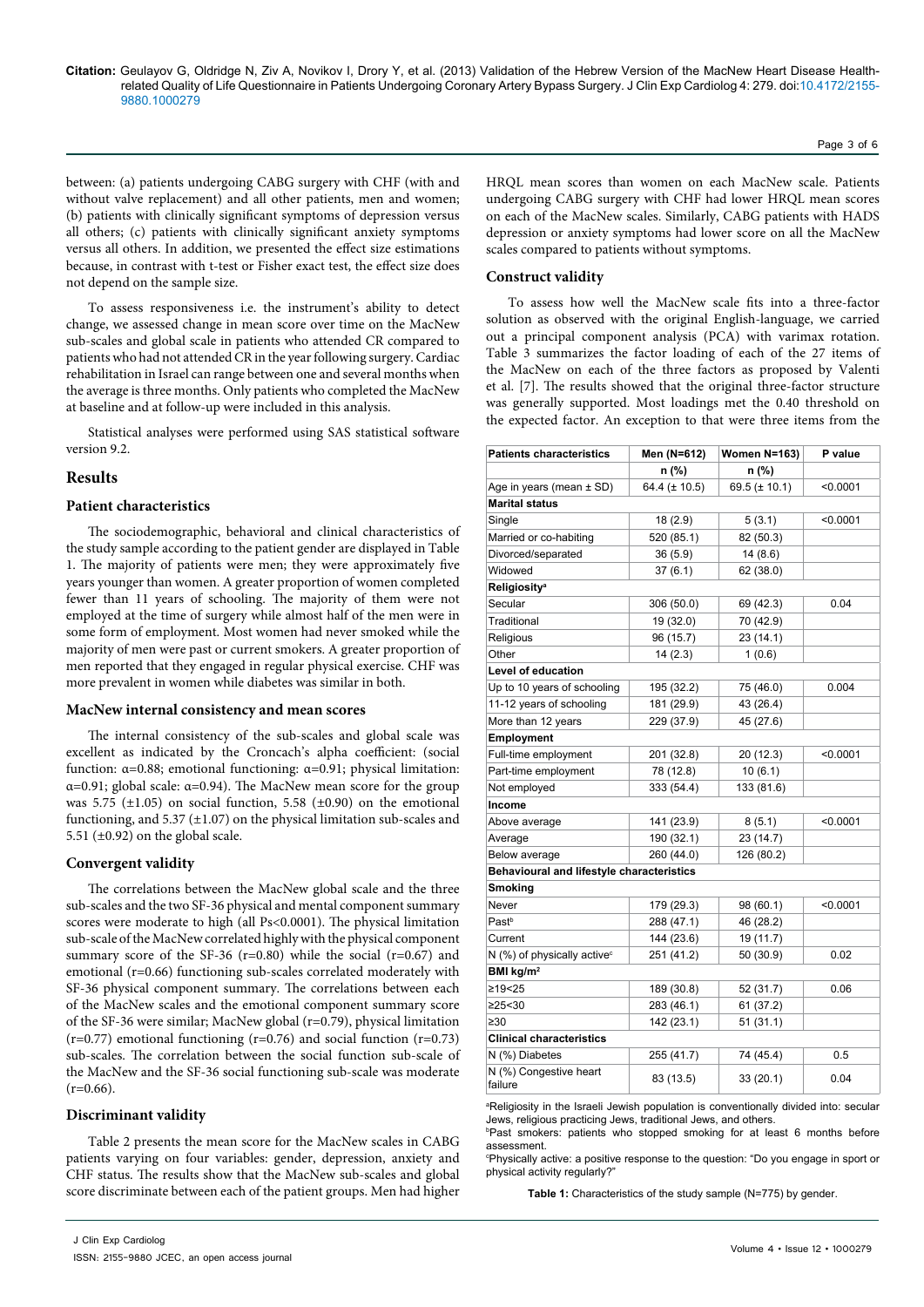Page 4 of 6

|                            | Gender            |                  |          | <b>Depression</b> |                  |          |                                   | <b>Anxiety</b>                        | <b>CHF</b> |                   |                   |       |
|----------------------------|-------------------|------------------|----------|-------------------|------------------|----------|-----------------------------------|---------------------------------------|------------|-------------------|-------------------|-------|
|                            | Men               | Women            | P        | No                | Yes              | P        | No                                | Yes                                   | Р          | No                | Yes               | P     |
| <b>MacNew domains</b>      | $n = 612$         | $n = 161$        |          | $n = 648$         | $n = 125$        |          | $n = 597$                         | $n = 179$                             |            | $n = 670$         | $n = 103$         |       |
| <b>Emotional function</b>  | 5.6 ( $\pm$ 0.9)  | $5.3 (\pm 0.9)$  | 0.0002   | $5.8 \ (\pm 0.7)$ | 4.4 ( $\pm$ 0.9) | < 0.0001 | $5.9 \ (\pm 0.7)$                 | $4.5 (\pm 0.9)$                       | < 0.0001   | 5.6 ( $\pm$ 0.9)  | $5.4 \ (\pm 1.0)$ | 0.03  |
| <b>Physical limitation</b> | $5.5 (\pm 1.1)$   | $5.0 (\pm 1.0)$  | < 0.0001 | 5.6 ( $\pm$ 0.9)  | 4.2 ( $\pm$ 1.0) | < 0.0001 |                                   | $15.6 (\pm 0.9) (4.5 (\pm 1.1))$      | < 0.0001   | $5.4 \ (\pm 1.1)$ | $5.1 (\pm 1.1)$   | 0.003 |
| Social function            | $5.8 \ (\pm 1.1)$ | $5.5 (\pm 1.0)$  | 0.01     | $6.0 \ (\pm 0.9)$ | $4.5 (\pm 1.1)$  | < 0.0001 |                                   | $6.0 \ (\pm 0.9) \ (4.8 \ (\pm 1.1))$ | < 0.0001   | $5.8 \ (\pm 1.0)$ | $5.5 (\pm 1.1)$   | 0.01  |
| Global                     | 5.6 ( $\pm$ 0.9)  | 5.2 ( $\pm$ 0.9) | < 0.0001 | $5.7 (\pm 0.7)$   | $4.3 (\pm 0.9)$  | < 0.0001 | $5.8 (\pm 0.7)$ 4.6 ( $\pm 0.9$ ) |                                       | < 0.0001   | $5.5 (\pm 0.9)$   | $5.3 (\pm 1.0)$   | 0.008 |

**Table 2:** Discriminant validity of MacNew global score and sub-scales by gender, depression, anxiety and CHF status, Mean (± SD).

|                |                              | The MacNew domains                                      |          |               |          |                        |          |  |
|----------------|------------------------------|---------------------------------------------------------|----------|---------------|----------|------------------------|----------|--|
|                |                              | <b>Emotional function</b><br><b>Physical limitation</b> |          |               |          | <b>Social function</b> |          |  |
|                | <b>MacNew items</b>          | <b>Hebrew</b>                                           | Original | <b>Hebrew</b> | Original | <b>Hebrew</b>          | Original |  |
| 1 <sub>1</sub> | Frustrated                   | 0.63                                                    | 0.79     |               |          |                        |          |  |
| 2.             | Worthless                    | 0.61                                                    | 0.74     |               |          | 0.47                   | 0.42     |  |
| 3.             | Confident                    | 0.54                                                    | 0.61     |               |          |                        |          |  |
| 4.             | Down in the dumps            | 0.66                                                    | 0.86     |               |          |                        |          |  |
| 5.             | Relaxed                      | 0.63                                                    | 0.79     |               |          |                        |          |  |
| 6.             | Worn out                     | 0.52                                                    | 0.59     | 0.48          | 0.52     |                        |          |  |
| 7.             | Happy with personal life     | 0.63                                                    | 0.73     |               |          |                        |          |  |
| 8.             | <b>Restless</b>              | 0.61                                                    | 0.81     |               |          |                        |          |  |
| 9.             | Short of breath              |                                                         |          | 0.64          | 0.73     |                        |          |  |
| 10.            | Tearful                      | 0.55                                                    | 0.72     |               |          |                        |          |  |
| 11.            | More dependent               |                                                         |          |               |          | 0.61                   | 0.62     |  |
| 12.            | Social activities            | 0.30                                                    | 0.40     | 0.41          | 0.46     | 0.59                   | 0.52     |  |
| 13.            | Others/less confident in you | 0.23                                                    | 0.45     |               |          | 0.63                   | 0.66     |  |
| 14.            | Chest pain                   |                                                         |          | 0.54          | 0.72     |                        |          |  |
| 15.            | Lack of self-confident       | 0.59                                                    | 0.67     |               |          | 0.46                   | 0.47     |  |
| 16.            | Aching legs                  |                                                         |          | 0.61          | 0.44     |                        |          |  |
| 17.            | Sports/exercise limited      |                                                         |          | 0.73          | 0.60     | 0.43                   | 0.61     |  |
| 18.            | Frightened                   | 0.62                                                    | 0.63     |               |          |                        |          |  |
| 19.            | Dizzy/ light-headed          |                                                         |          | 0.62          | 0.61     |                        |          |  |
| 20.            | Restricted or limited        |                                                         |          | 0.55          | 0.64     | 0.62                   | 0.62     |  |
| 21.            | Unsure about exercise        |                                                         |          | 0.39          | 0.47     | 0.47                   | 0.48     |  |
| 22.            | Overprotective family        |                                                         |          |               |          | 0.67                   | 0.69     |  |
| 23.            | Burden on others             | 0.39                                                    | 0.44     |               |          | 0.66                   | 0.66     |  |
| 24.            | Excluded                     |                                                         |          | 0.12          | 0.43     | 0.62                   | 0.74     |  |
| 25.            | Unable to socialize          |                                                         |          | 0.38          | 0.46     | 0.66                   | 0.68     |  |
| 26.            | Physically restricted        |                                                         |          | 0.69          | 0.60     | 0.47                   | 0.65     |  |
| 27.            | Sexual activities            |                                                         |          | $-0.01$       | N/R      |                        |          |  |
|                | Variance explained           | 18.0%                                                   | 28.1%    | 14.8%         | 17.2%    | 20.4%                  | 21.4%    |  |

Bolded and underlined: items belonging to a respective factor as suggested in the original MacNew which meet the 0.4 threshold in the Hebrew version. Standard font: items belonging to a respective factor which *do not* meet the 0.4 threshold suggested in the original MacNew. N/R=Not reported.

Table 3: Construct validity using factor analysis of the Hebrew version of the MacNew scale in patients undergoing CABG surgery (N=775). Item loading on the three MacNew domains in the Hebrew MacNew and as reported for the original English MacNew.

emotional function sub-scale for which the loadings were lower: 'Social activities' (0.30), 'Others less confident in you' (0.23) and 'Burden on others' (0.39); and four items from the physical limitation sub-scale: 'Unsure about exercise' (0.39), 'Excluded' (0.12), 'Unable to socialize' (0.38), and 'Sexual activities' (-0.01). The item 'Sexual activities' loaded on the social factor (0.48) rather than on the physical scale. The factor representing social function explained 20.4% of the variance whereas the emotional function and the physical limitation sub-scales explained 18.0% and 14.8% of the variance, respectively. The total explained variance by the MacNew was 53%.

## **Responsiveness**

Responsiveness was examined by comparing the mean change of the MacNew scores over 12-month period in CABG patients who provided both baseline and follow-up data. Of the 775 patients who completed the baseline assessment, 599 (77%) completed the MacNew questionnaire a second time at follow-up. We examined change in mean score from baseline to follow-up for all patients and also by CR status (Table 4). The 12-month mean change score from baseline to follow-up in the group as whole ranged from -0.07 (emotional function sub-scale) to +0.3 (physical limitation sub-scale) and was significant only for the physical limitation sub-scale  $(p<0.0001)$ . In the group of patients who had not attended CR, the mean 12-month change scores showed improvement in physical limitation (+0.2, p=0.0004) and a deterioration in the emotional sub-scale (-0.2, p=0.0004); there was no change in either the global (-0.03, p=0.62) or social function (-0.1, p=0.13) scores. Patients who had participated in CR showed improvement in the global scale  $(+0.3, p=0.011)$ , in the physical limitation  $(+0.5, p<0.0001)$  and in social function  $(+0.3, p=0.0054)$ sub-scales but there was no convincing evidence of improvement in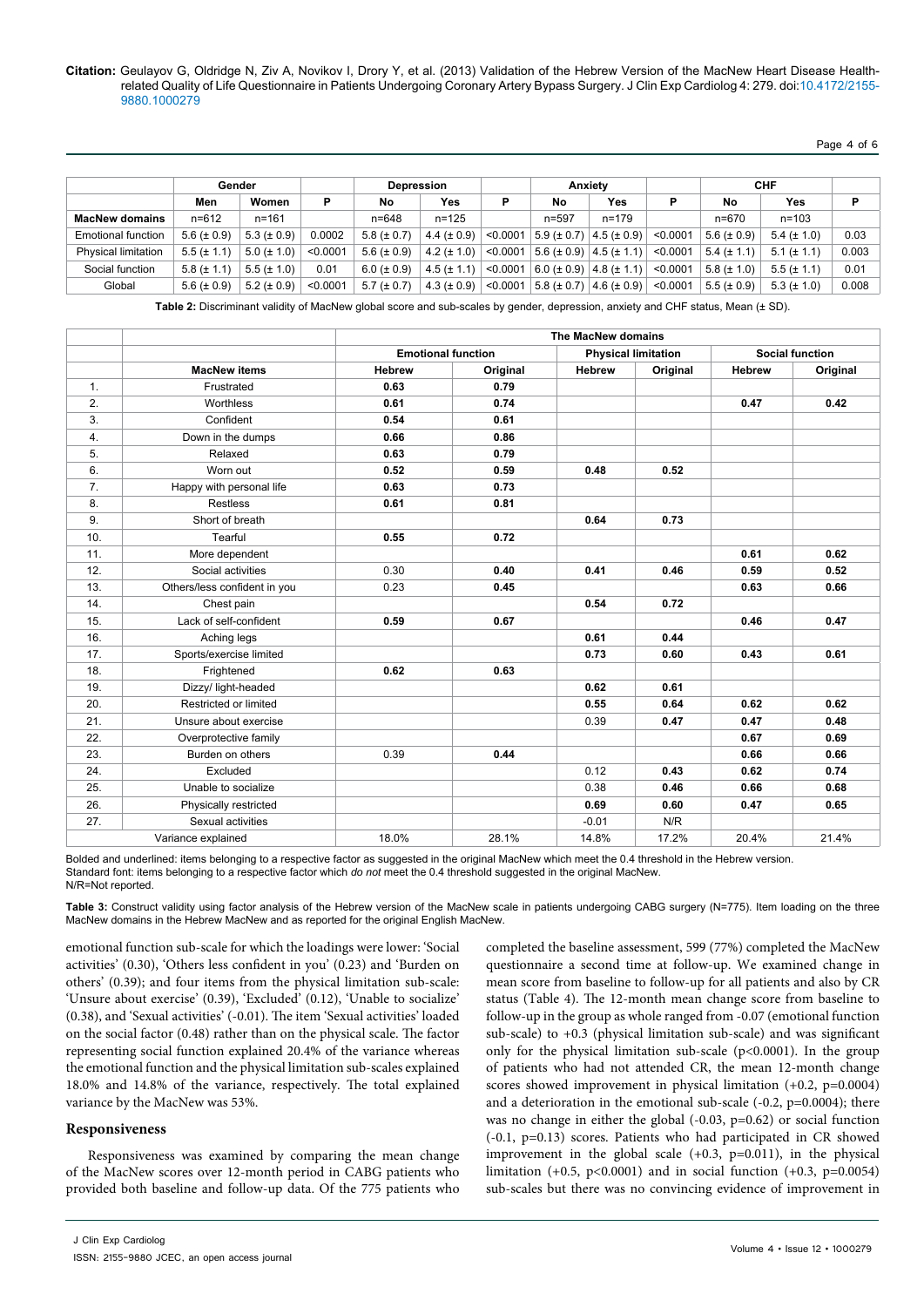| ه،<br>m<br>н |  | m | ۰, |
|--------------|--|---|----|
|--------------|--|---|----|

|                            |                                         | P <sup>t</sup>                        |                                |        |
|----------------------------|-----------------------------------------|---------------------------------------|--------------------------------|--------|
|                            | Total sample N=599                      | No CRP participation N=394            | <b>CRP</b> participants N=205  |        |
| <b>MacNew Global</b>       | $0.08 (\pm 1.1)$ p=0.08*                | $-0.03 \ (\pm 1.1) \ \text{p=0.62}^*$ | $0.3 (\pm 1.1)$ p=0.011*       | 0.001  |
| Emotional function         | $-0.07$ ( $\pm$ 1.1) p=0.17*            | $-0.2$ ( $\pm$ 1.2) p=0.0004*         | $0.1 (\pm 1.1)$ p=0.07*        | 0.002  |
| <b>Physical limitation</b> | $0.3$ ( $\pm$ 1.4) p < 0.0001*          | $0.2$ ( $\pm$ 1.2) p=0.0004*          | $0.5$ ( $\pm$ 1.2) p < 0.0001* | 0.006  |
| Social function            | $0.04$ ( $\pm$ 1.2) p=0.46 <sup>*</sup> | $-0.1$ ( $\pm$ 1.4) p=0.13*           | $0.3$ ( $\pm$ 1.3) p=0.0054*   | 0.0003 |

\*P value for comparing mean change score from study entry to 12-month follow-up.

† P value for comparing mean change score over 12 months between patients who participated in CRP versus patients who had not participated in CRP.

**Table 4:** Mean change score from study entry to 12-month follow-up on the MacNew scale in the total sample and by cardiac rehabilitation (CR) participation status.

the emotional sub-scale  $(+0.1, p=0.27)$ . Comparing the changes in MacNew scores in those who had and had not participated in CR, there was evidence of greater improvement in mean score among CR participants on each sub-scale (global scale, p=0.001; emotional function, p=0.002; physical limitation, p=0.006; and social function, p=0.0003, sub-scales).

# **Discussion**

We report the psychometric properties of the Hebrew version of the MacNew HRQL scale in 775 patients who underwent CABG surgery. Our study is in accordance with the criteria for reviewing instruments as formulated by the Scientific Advisory Committee of the Medical Outcomes Trust [18]. The MacNew scale showed high internal consistency among Hebrew speaking CABG patients. The Cronbach's alpha for items belonging to the three sub-scales as well as for the total scale ranged from 0.88 to 0.94, indicating a high degree of homogeneity of items within each domain and within the scale as a whole. These results are consistent with the findings from the original MacNew scale in English (Cronbach's alpha: 0.93-0.95) [7]. In the present study, patients' mean score on the MacNew emotional function, physical limitation and social function sub-scales were 5.6, 5.4, and 5.8, respectively, similar to the findings from the study reporting the psychometric properties of the original MacNew in English as assessed in patients after acute myocardial infarction (AMI), i.e. 5.3, 5.3, and 5.6 for the MacNew emotional function, physical limitation and social function scales, respectively [7].

The results showed that the MacNew sub-scale and global scores discriminate well between all patient groups. Comparing the mean scores for the MacNew scales between CABG patients with CHF and those without CHF showed that the former group had significantly lower mean sub-scale and global HRQL scores compared to the latter group as hypothesized. Furthermore, the MacNew scales discriminated well between men and women and between patients with a clinical indication of depression and anxiety. As anticipated, men and patients without symptoms of anxiety or depression had significantly better HRQL scores than women and those with anxiety or depression symptoms. These findings are in keeping with previous published data in which the MacNew scale discriminated between cardiac patients varying on gender, depression, anxiety, and CHF [16,20-22]. We also have reported in an earlier study that the Hebrew version of MacNew discriminated between cardiac outpatients with and without CHF [23].

Our data show that there were moderate to high correlations between similar domains on the MacNew and the SF-36. However, moderate correlations were also found between dissimilar domains of the MacNew and the SF-36, in particular, the MacNew physical limitation sub-scale correlated highly with the mental component of the SF-36. Nevertheless, the correlations between similar domains were overall stronger than correlations between dissimilar domains. These findings have been observed in previous studies [15,21]. Hofer et al.

[15] suggested this may be related to the way the MacNew probes were originally developed with the focus on the patient's perceptions of the difficulties with physical activities rather than performance per se as in the SF-36.

Taking the same approach as Valenti et al. did in the original factor structure [7] in which a factor loading of ≥0.40 was used to allocate items to a domain, 26 of 27 items of the Hebrew MacNew loaded onto the expected factor. The item loadings on the expected factors in the present study were similar though slightly smaller than the item loadings reported for the original MacNew. In addition, for several items, e.g. 'Social activities', the loadings on the expected factor were lower than ≥0.40. Interestingly, item 27 (sexual intercourse) showed low loading on the (expected) physical factor i.e. -0.01. This item, however, loaded on the social function factor (0.48), suggesting that sexual functioning contributes to these patients' social well being. This finding has been observed in other studies, for example, with the Portuguese version of MacNew [21] and in a study validating the English version of the MacNew scale in patients with angina and ischemic heart failure [17] but not in other [22,24]. In the present study, the factor named social functioning explained 20.4% of the variance whereas the emotional and the physical functioning scales explained 18.0% and 14.8% of the variance, respectively. Our data are generally in line with findings from the original MacNew although Valenti et al. [7] found that the emotional sub-scale accounted for most of the variance (28.1%). Nevertheless, the 18.0% of the variance explained in the emotional sub-scale in the present study is similar to other previous reports [17].

We examined the MacNew sensitivity to change over time as recommended [18] comparing the change in the 12-month MacNew mean score of CABG patients who attended CR and those who had not attended CR. We confirmed our hypothesis that the magnitude of change would be greater in individuals attending CR. Indeed, the mean change score from baseline to 12-month follow-up for the group attending CR was significantly greater for the MacNew emotional function, physical limitation, social function sub-scales and global scale than the change observed for CABG patients not attending CR. It has been proposed that the minimal importance difference for the MacNew is 0.5 point on the 7-point scoring scale [25]. In the present study, although patients attending CR had higher mean scores on all of the MacNew scales, only the 0.5 mean changes on the physical limitation sub-scale met the minimal importance difference criterion. Previous studies using the MacNew scale among individuals undergoing CABG surgery [8-10] have all reported higher mean scores on the MacNew global and sub-scales among patients undergoing CR. Assessing healthrelated quality of life among 487 cardiac patients (including individuals after CABG surgery) two years after CR, Hofer and co-investigators documented an improvement of +0.2 in the emotional, +0.3 in the physical and +0.5 in the social sub-scales and +0.3 in the global score, findings consistent with the present study [9].

A limitation of this study relates to the primary study, which